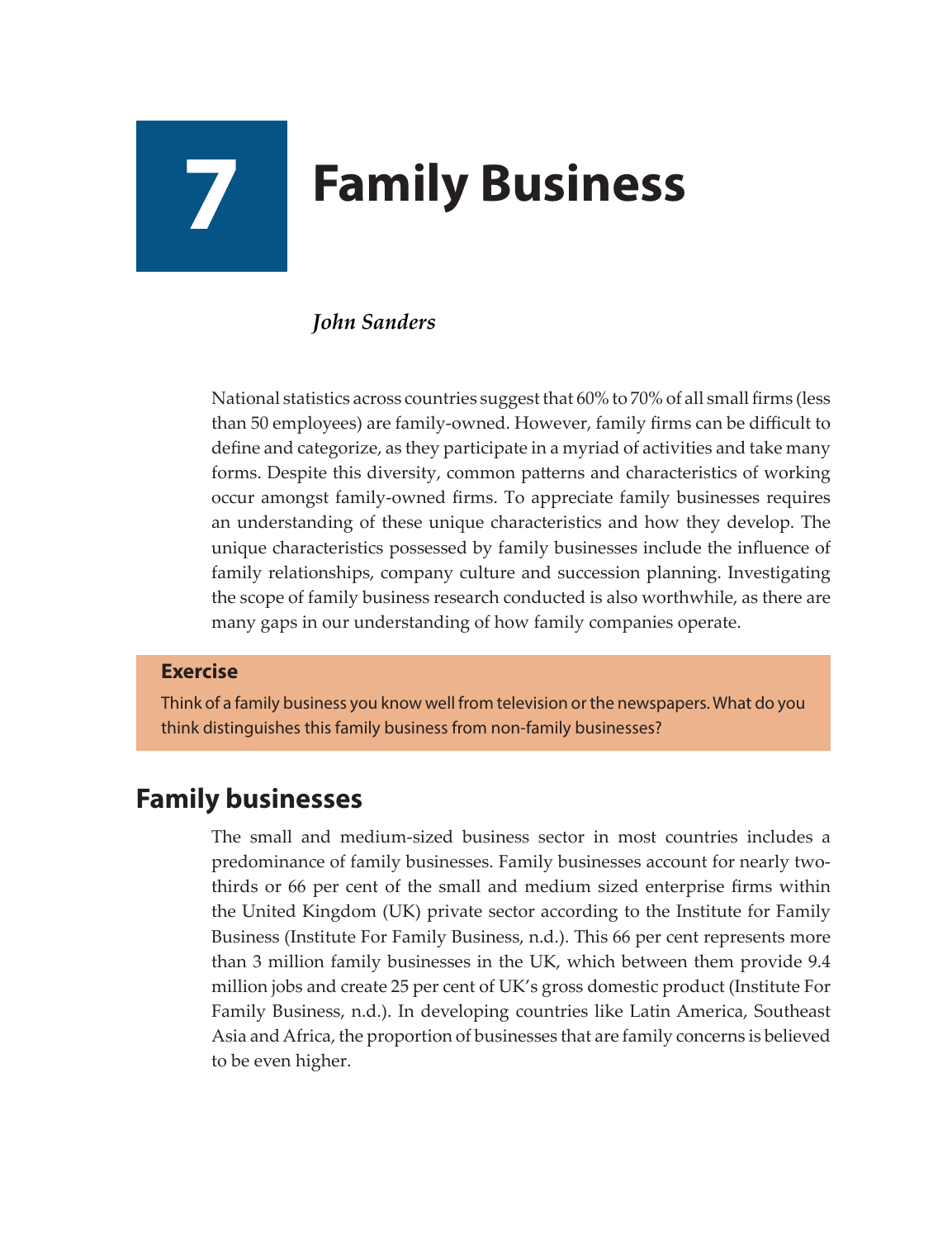#### **Exercise**

Visit the Institute for Family Business website [\(www.ifb.org.uk](http://www.ifb.org.uk)). Use the content of the website to identify the main challenges confronting family-owned businesses.

There are a great variety of different types of family firms, as they can range from small lifestyle businesses to large multinational corporations. In between these two extremes there are innumerable different types of family businesses. A characteristic of family businesses is that they can endure for many years, as family members across multiple generations commit to their survival. The UK's oldest family-based business is a Dorest-based butchers shop, R J Balson and Son. Over twenty-five generations of family members have owned and operated this family business since its establishment in 1535!

However, the number of family firms surviving through to the third generation and beyond is small. According to Leach and Bogod (1999) only 24 per cent of family businesses survive to the second generation, while just 14 per cent survive to the generation beyond that. Similarly Smyrnios and Walker (2003) discovered that about 55 and 28 per cent of family businesses in Australia survive to the second and third generations respectively. Data from France shows that the number of family firms surviving to the second generation or beyond never exceeded 35 per cent (Lescure, 1999).

**Tip**: Family-owned businesses account for approximately two-thirds of all small businesses across developed and developing countries.

Despite the low survival rates beyond the third generation, some family firms go on to become major global companies. The German-based company Bosch is a good example. Robert Bosch established his family company in a small workshop and employed just two people in 1886. Today the company has grown into a multinational company employing approximately 300,000 employees around the world. The Bosch group is one of the world's largest suppliers of automotive components. It also manufactures industrial machinery, hand tools and domestic appliances. The company has sales of over €50 billion and production facilities all over the world. Robert Bosch's values and principles continue to influence the company even today. The Bosch Family still owns 8% of the company.

Another family firm that grew into a global enterprise is Banco Santander. Emilio Botin inherited a minor regional Spanish bank from his father in 1986. Established in 1857 the bank had been owned and managed by two previous generations of the Botin family. Emilio built the small regional bank into Spain's largest banking group, with branches in Chile, Mexico, UK and other European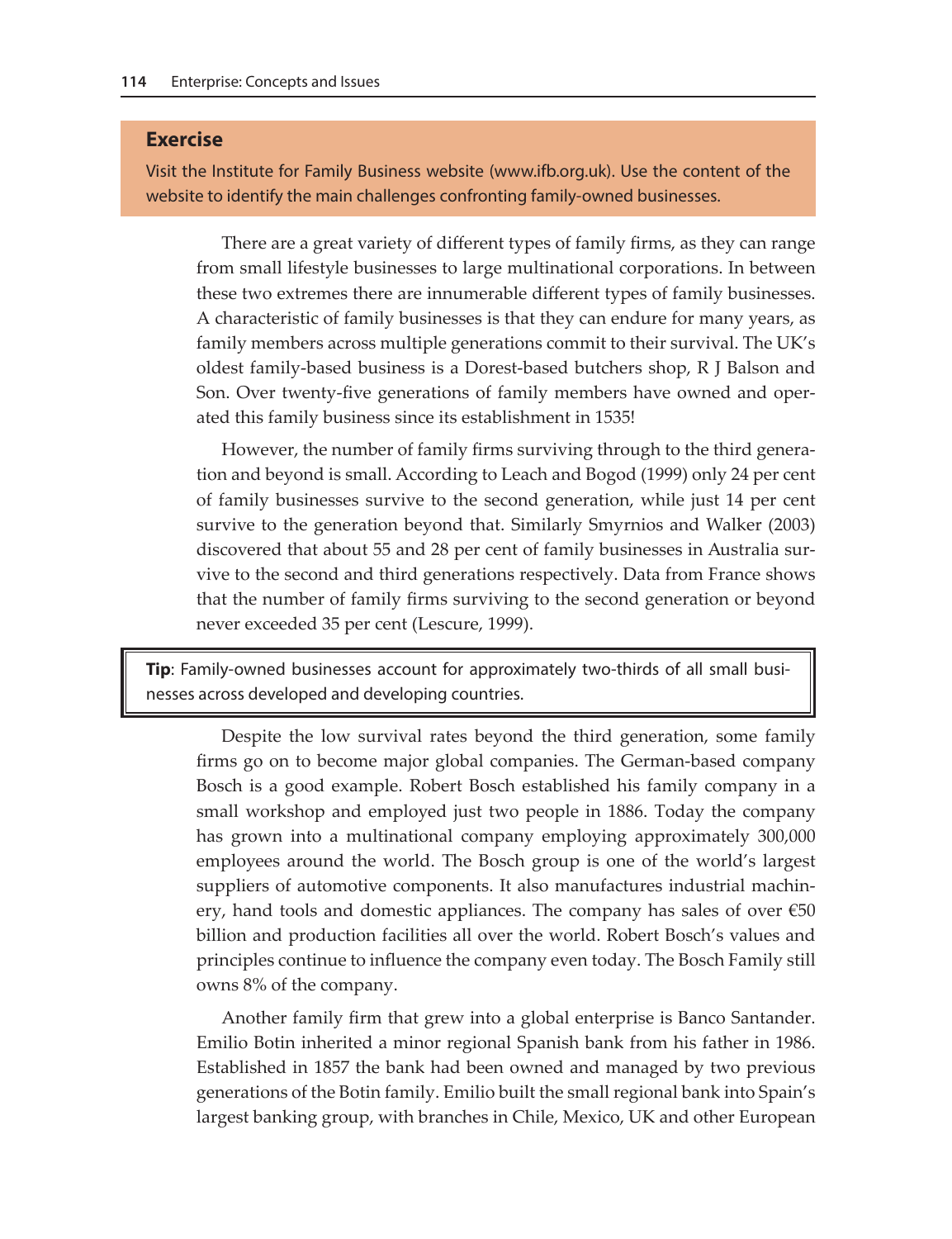countries. Other examples of family firms growing into multinational companies include Samsung, Porsche, Levi-Strauss, Mars, Wal-Mart Stores and Michelin.

## **Defining the family business**

There are many definitions of the family firm. The definition of family business is important, as researchers like to compare and contrast the performance characteristics and activities of family and non-family businesses. Foundational work carried out by Shanker and Astrachan (1996) developed a criteria for classifying family businesses based on broad, middle, and narrow definitions. The authors' definitions helped to demonstrate the influence family firms had on the US economy, which promoted the importance of family businesses, as being critical entities with unique organizational characteristics. Despite the work of Shanker and Astrachan there is a general consensus amongst researchers that it is impossible to compose a universal definition of family businesses due to the distinctive business laws and regulations that operate in various countries around the world. Nevertheless, it is important that any study investigating family businesses clearly states what they understand by the term. As you can appreciate, differing classifications of family businesses can lead to diverse findings depending on how the sample was selected and defined.

Despite the absence of a universal definition, family business research has identified three commonly used dimensions that set family businesses apart from other businesses. These three dimensions help us to better understand how we might generally define a family business. The dimensions are ownership (one or several family members hold a major stake in the company), management (family members hold top management positions), or board-membership (family members hold major control over the company via their board membership). It is important to emphasize that family can include immediate family, extended family (cousins, uncles, aunts), and family by marriage. Subsequent generations of these various elements of the family can be involved in the business as well. If business ownership is shared between and amongst these different parts of a family, then researchers tend to refer to them as a family firm.

**Tip**: Ownership, management and board-membership are three common dimensions used to understand how a family business is defined.

# **Global significance**

As indicated above, most family firms are small (fewer than 50 employees) and generally wish to maintain a certain level of income that allows them to enjoy a particular lifestyle. In many cases these small, local family firms are handed